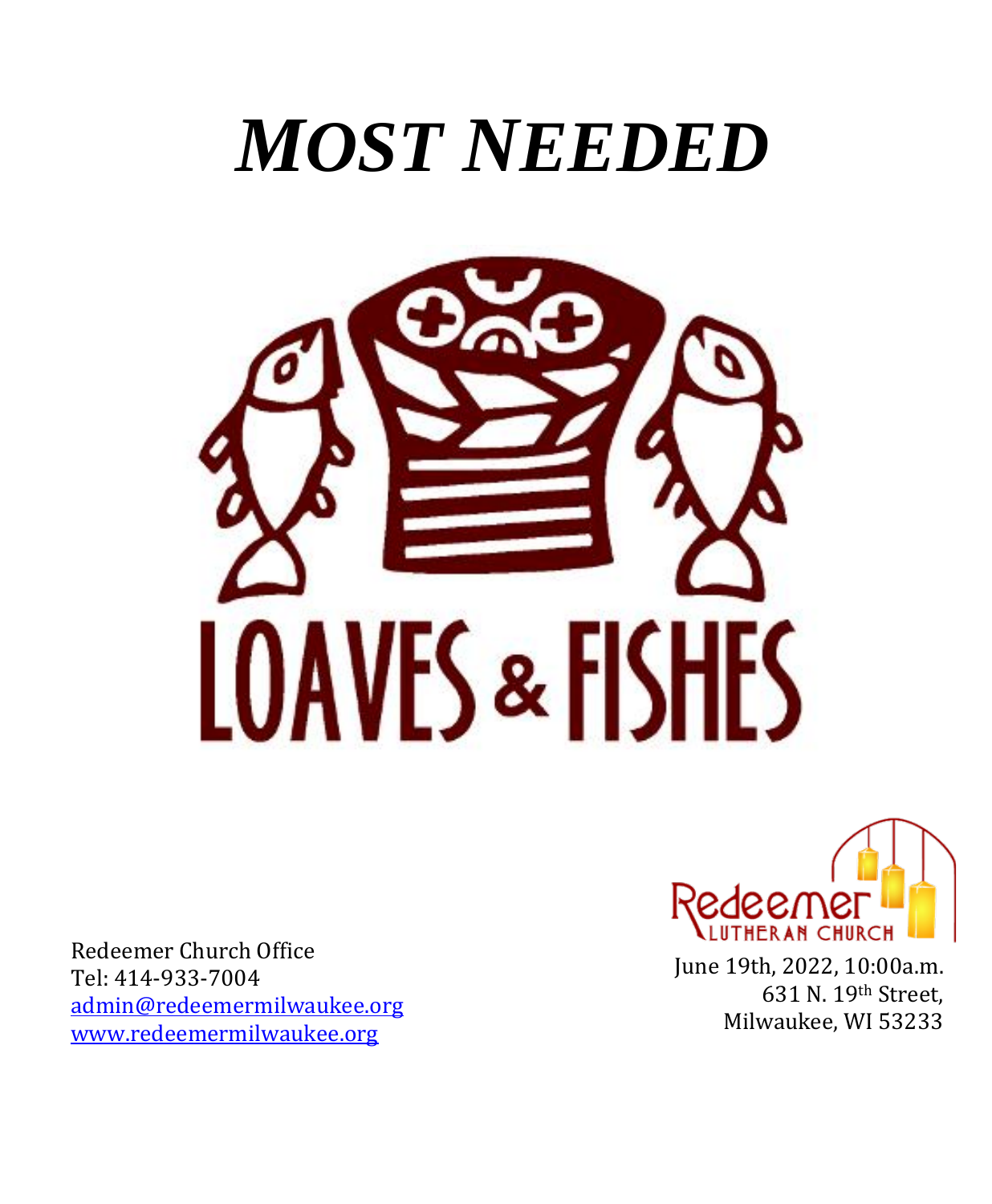#### **PRELUDE**

#### **WELCOME**

**OPENING SONG:** "O Living Breath of God"

Red Book 407, Verse 1, 2 and Refrain

LA: We gather to worship a Holy, Gracious, Powerful and Merciful God. **We bring with us joys and sorrows, happiness and anxiety, gratitude and concerns.**

LA: We bring regrets for things we have said or done that hurt our relationship with God, ourselves, and one another. We depend upon a forgiving God to welcome us to a new week, and a new start.

P: We can be assured of God's forgiveness, made most clear by the life, death and resurrection of Jesus Christ. His friendship with the overlooked and rejected is a friendship also extended to us. We are invited, again and again, into a community that prays, cares, and acts with compassion and conscience–

#### In the name of the Creator,  $\pm$ the Redeemer, and the Holy Spirit, **our Inspiration. Amen.**

**SONG:** "O Living Breath of God" Red Book 407, Verse 3 and Refrain

#### **OPENING PRAYER** *Pastor Mike*

*The scripture readings below come from a new lectionary developed by Wilda C. Gafney, a Hebrew biblical scholar and Episcopal priest, a former Army chaplain, and congregational pastor in the African Methodist Episcopal Zion Church. A Women's Lectionary for the Whole Church (New York, NY: Church Publishing, 2021) exposes us to stories, persons, and verses often neglected in Christian worship and study. At times the gender of God will be named in the feminine (where the original language doesn't specify one way or the other) but will be male ("Father") especially when Jesus is speaking.*

**Forgive us and renew us, Gracious God.**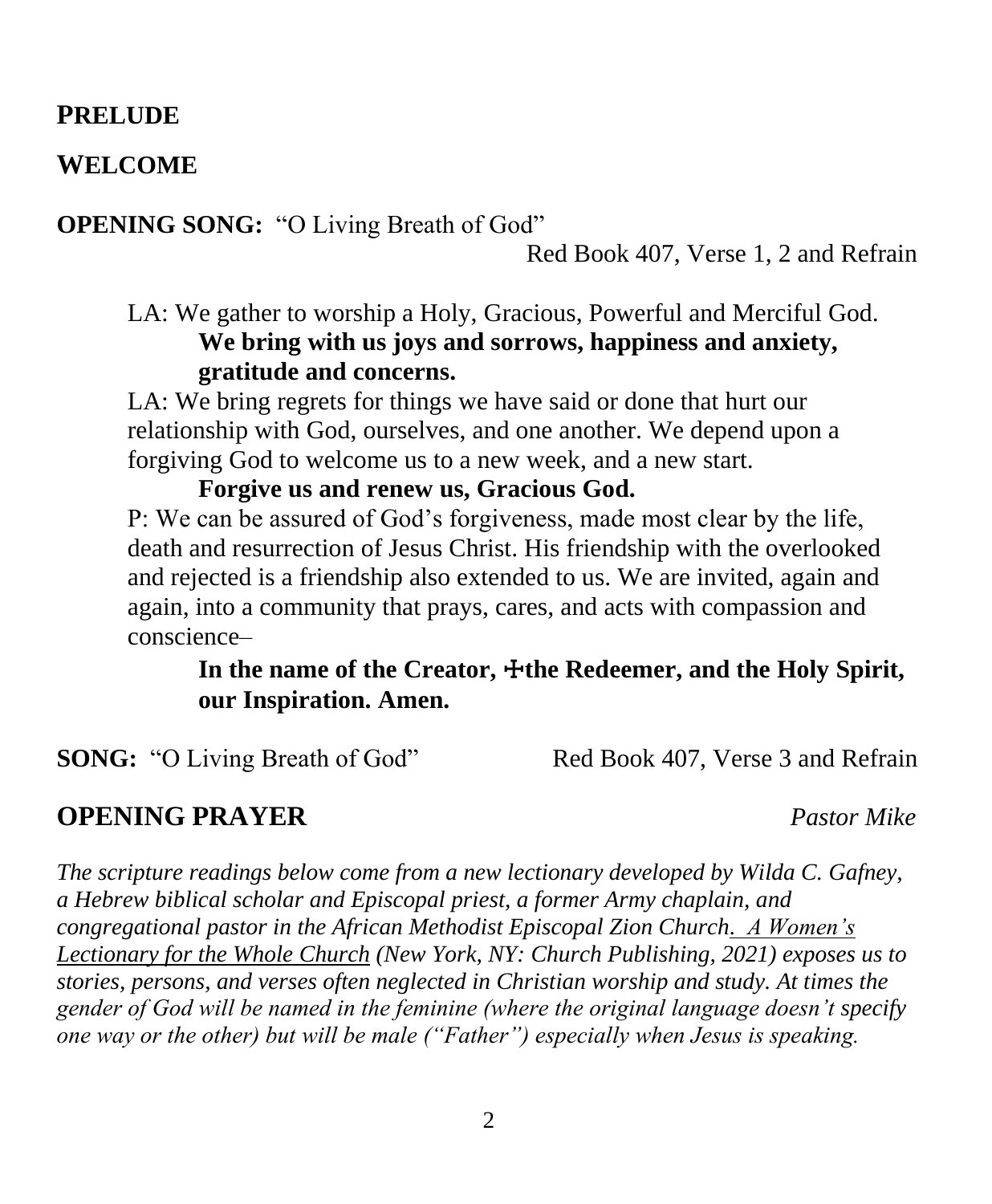#### **PSALM 69:** "Turn to the Lord in Your Need"



#### **SUMMERTIME NOISY OFFERING**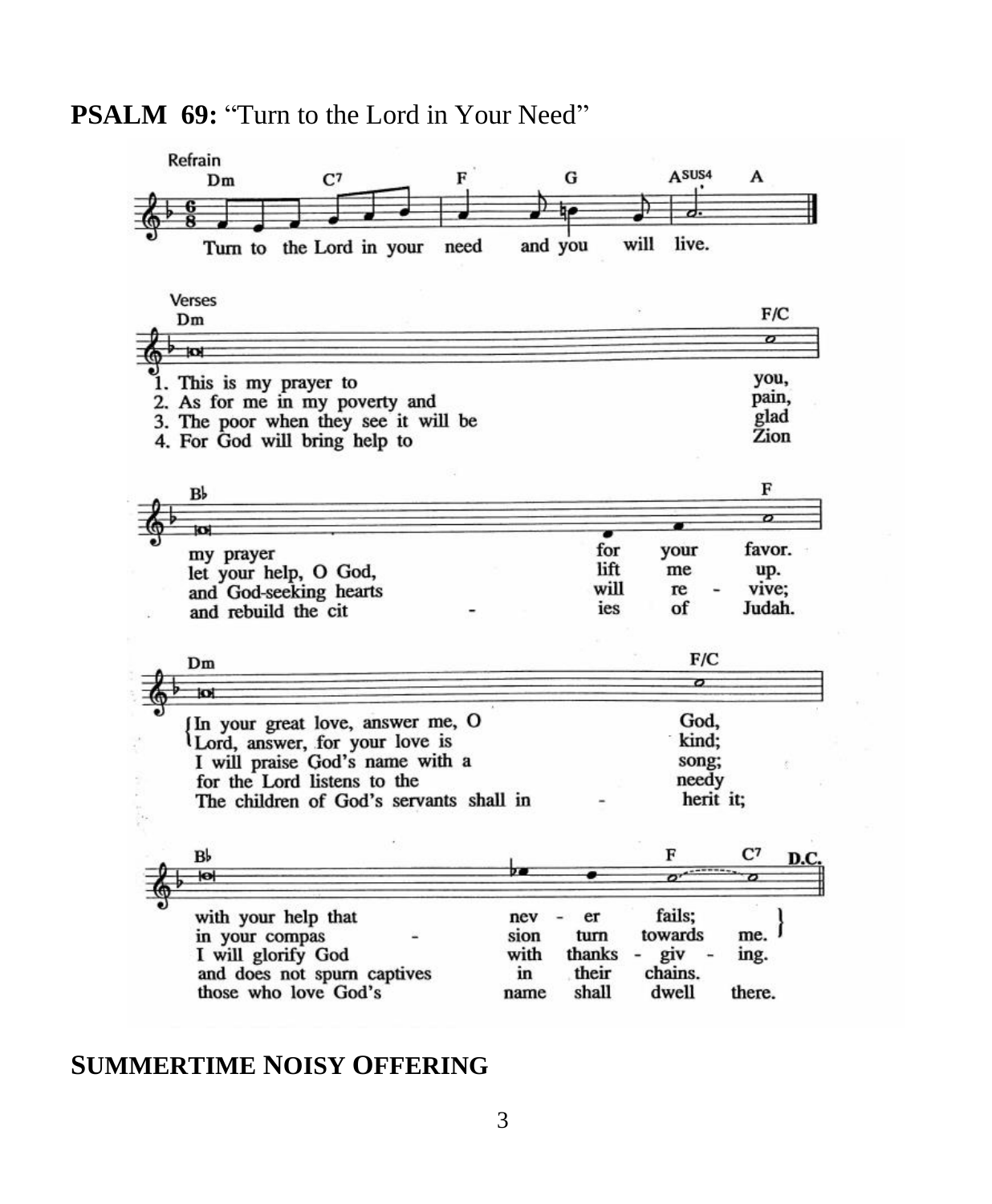### **GOSPEL ACCLAMATION:**



#### **GOSPEL READING:** Matthew 15:21-28 Miriam Ofori

The Holy Gospel according to the book of Matthew, the 15th chapter: **Glory to you, O Lord.**

32 Then Jesus called his disciples to him and said, "I have compassion for the crowd, because they have stayed with me for three days now and have nothing to eat, and I do not want to send them away hungry, for they might collapse on the road." 33 The disciples said to him, "Where are we to get so much bread in the desert as to feed so great a crowd?" 34 Jesus asked them, "How many loaves do you have?" They said, "Seven, and a few small fish." 35 Then ordering the crowd to sit down on the ground, 36 he took the seven loaves and the fish, and giving thanks he broke them and gave them to the disciples; the disciples gave them to the crowds. 37 And all of them ate and were filled, and they took up the abundance of fragments, seven baskets full. 38 Those who ate were women and children besides four thousand men. 39 Then sending away the crowds, he got into the boat and went to the region of Magadan.

This is the Gospel of our Lord. **Praise to you, O Christ.**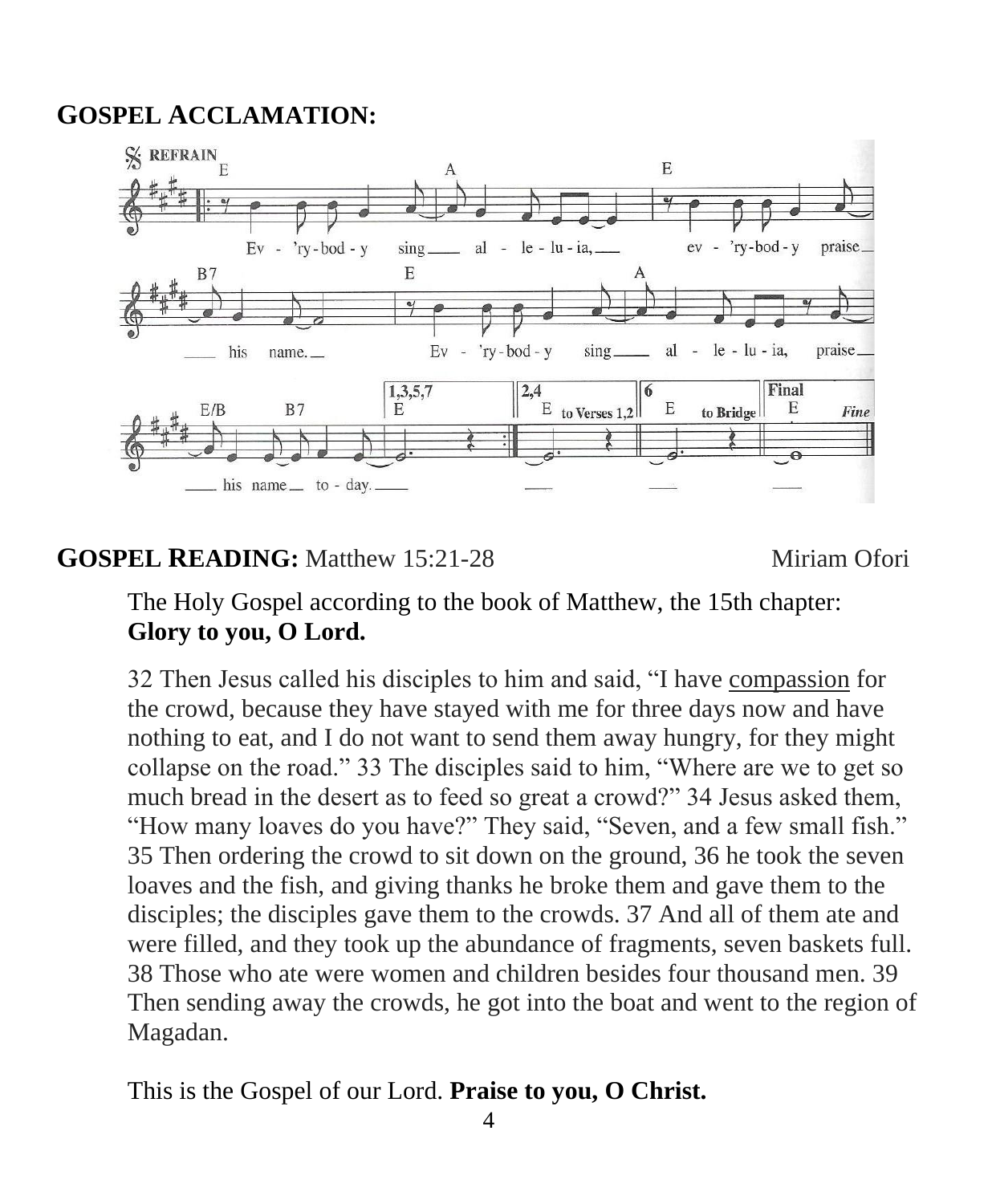**SERMON SONG:** "By Your Hand You Feed Your People" Red Book 469 *Prayer squares collected.*





#### **PRAYERS OF THE PEOPLE**

**SONG:** "If We Just Talk of Thoughts and Prayers" Verse 4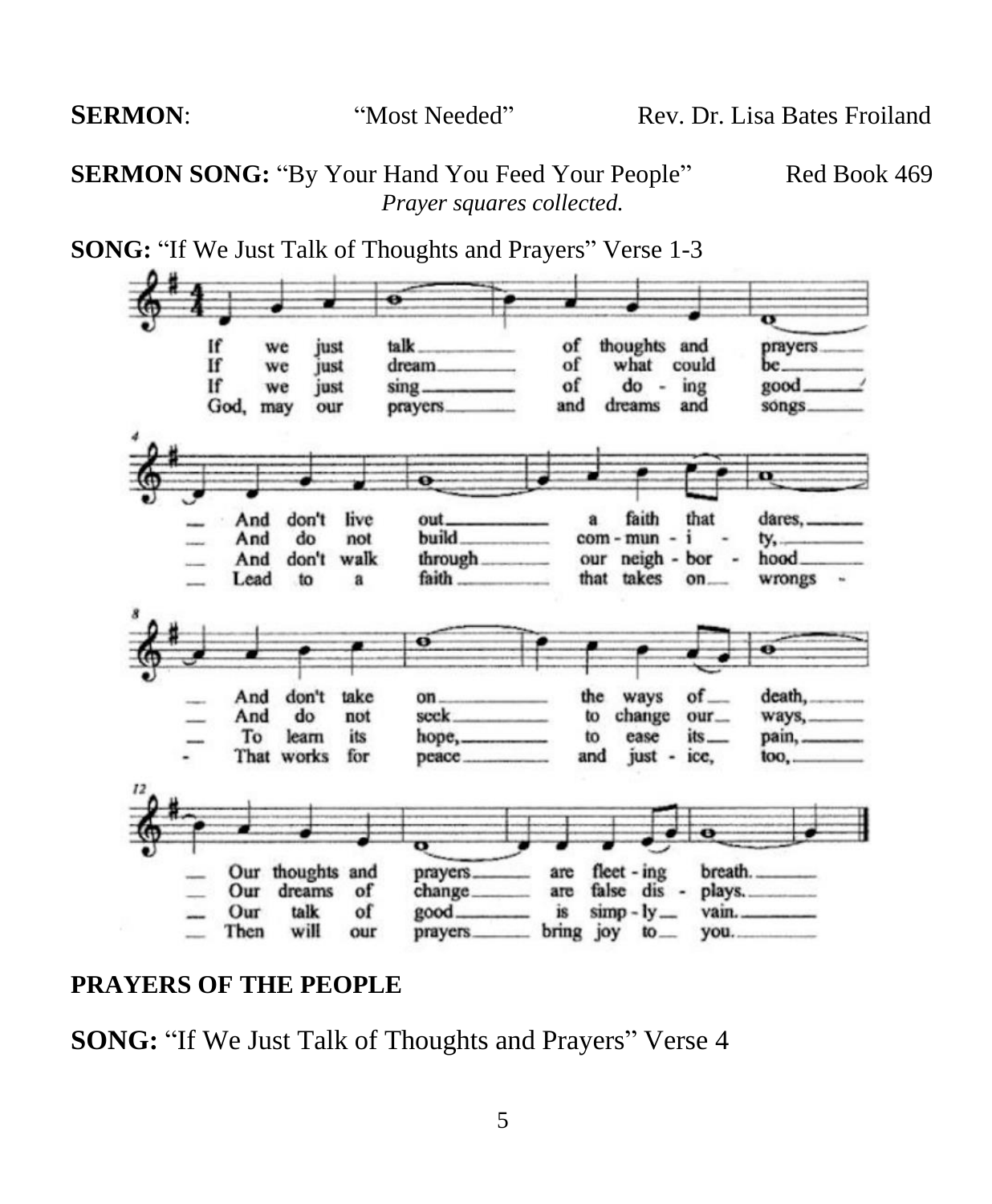#### **THE PEACE IS SHARED**

#### **OFFERING**

#### **OFFERING SONG**: "Common Thread" By Pat Humphries *Jeff Bray solo*

In a many colored garden we are growing side by side We will rise all together, we will rise. With the sun and rain upon us, not a row shall be denied We will rise all together, we will rise.

#### **Chorus**

We will rise like the ocean We will rise like the sun We will rise all together, we will rise In our many colored fabrics made from strands of common thread We will rise all together, we will rise.

We can feed our grain to cattle and the rich man will be fed We will rise all together, we will rise Or we'll feed our grain to people so that millions will have bread. We will rise all together, we will rise

#### **[Chorus]**

In the cold of fear and hatred, clothed in dignity we stand We will rise all together, we will rise We have pieced this quilt together, linking hearts with stitching hands. We will rise all together, we will rise

#### **[Chorus]**

From our children to our elders, from all nations we will rise We will rise all together, we will rise May respect for all our differences enhance our common ties. We will rise all together, we will rise

> **[Chorus]** We will rise all together, we will rise.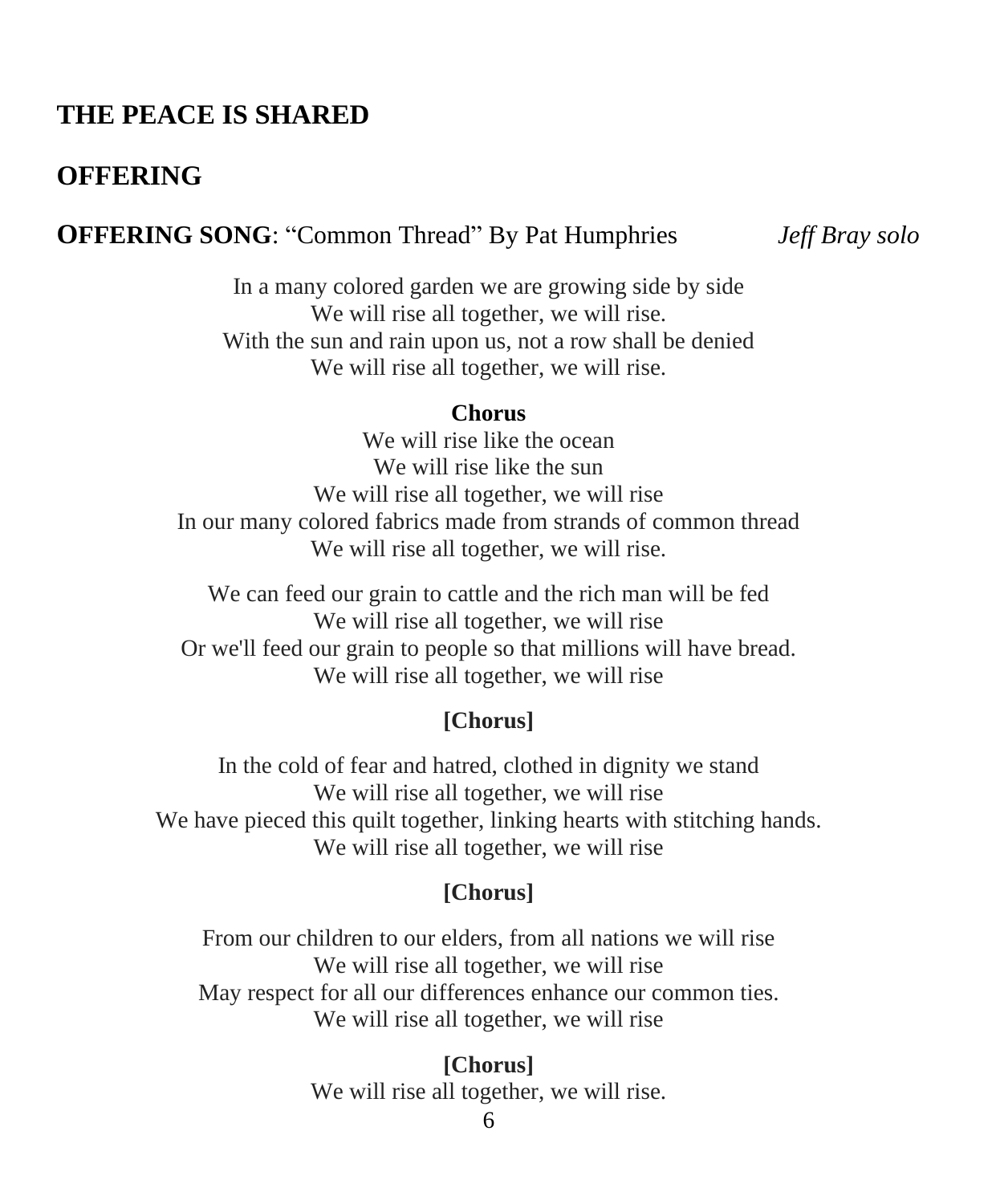#### **PRAYER AFTER OFFERING**

**LA:** Gracious God, **all that we have, and all that we are, come from You. Accept these gifts as an expression of our faith and trust, to be used for the care of all in need. Amen.**

#### **PREPARATION FOR COMMUNION**

*"And the Table Will Be Wide*" *by Jan Richardson*

*Words of Institution*

*Lord's Prayer*

**Our Father, who art in heaven, hallowed be Thy name, Thy kingdom come, Thy will be done on earth as it is in heaven. Give us this day our daily bread; and forgive us our trespasses as we forgive those who trespass against us; and lead us not into temptation, but deliver us from evil. For thine is the kingdom and the power and the glory forever and ever. Amen.**

*Invitation*

#### **COMMUNION SONG**: "Welcome Table"

I'm gonna sit at the welcome table I'm gonna sit at the welcome table some of these days. I'm gonna sit at the welcome table Gonna sit at the welcome table, some of these days.

I'm gonna sing out an alleluia I'm gonna sing out an alleluia on this day. I'm gonna sing out an alleluia 'Cause Christ is risen on Easter, what a fine day!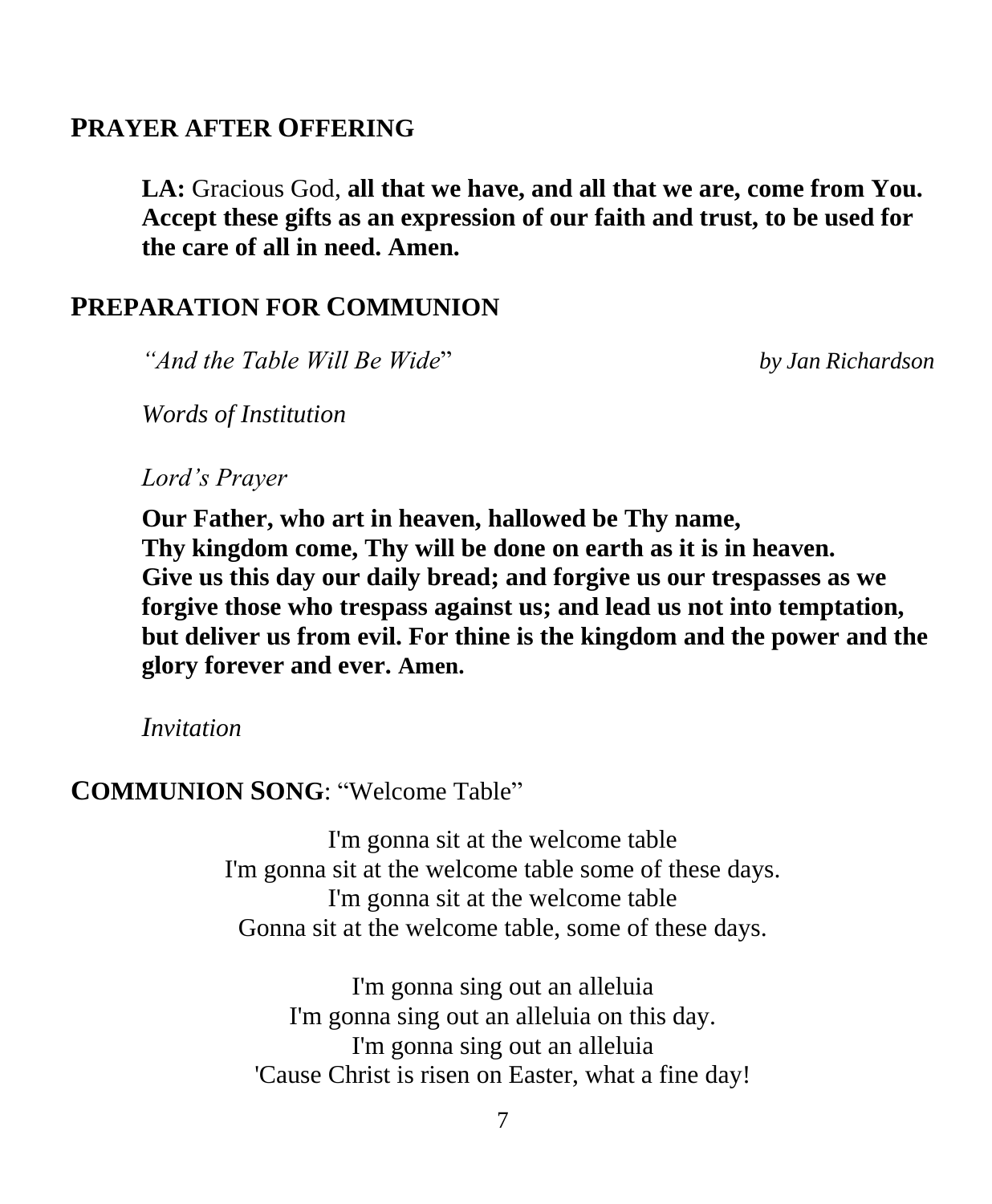All God's children gonna sit together Yes All God's children gonna sit together one of these days All God's children gonna sit together, All God's children gonna sit together one of these days.

Here all the world will find a welcome, Here all the world will find a welcome, Alleluia Here all the world will find a welcome, Here all the world will find a welcome, Alleluia I'm gonna sit at the welcome table

I'm gonna sit at the welcome table some of these days. I'm gonna sit at the welcome table Gonna sit at the welcome table, some of these days.

#### **PRAYER AFTER COMMUNION**

LA: We thank you, O God, that you strengthen our hearts through this meal of life and salvation. Shine the light of Christ on our path, that we may do justice, love kindness, and walk humbly with you, now and forever. **Amen.**

#### **ANNOUNCEMENTS**

#### **BLESSING AND SENDING**

P: Go out into this world filled with the Holy Spirit. May the Spirit give you words when you have none. May the Spirit stop your tongue when listening is the answer. May the Spirit strengthen you when the way ahead is hard. Jesus does not leave us alone and sends us an Advocate, the Holy Spirit. Let the Spirit of the Trinity $+$  enfold you, comfort you, and keep you until we are together again. **Amen.**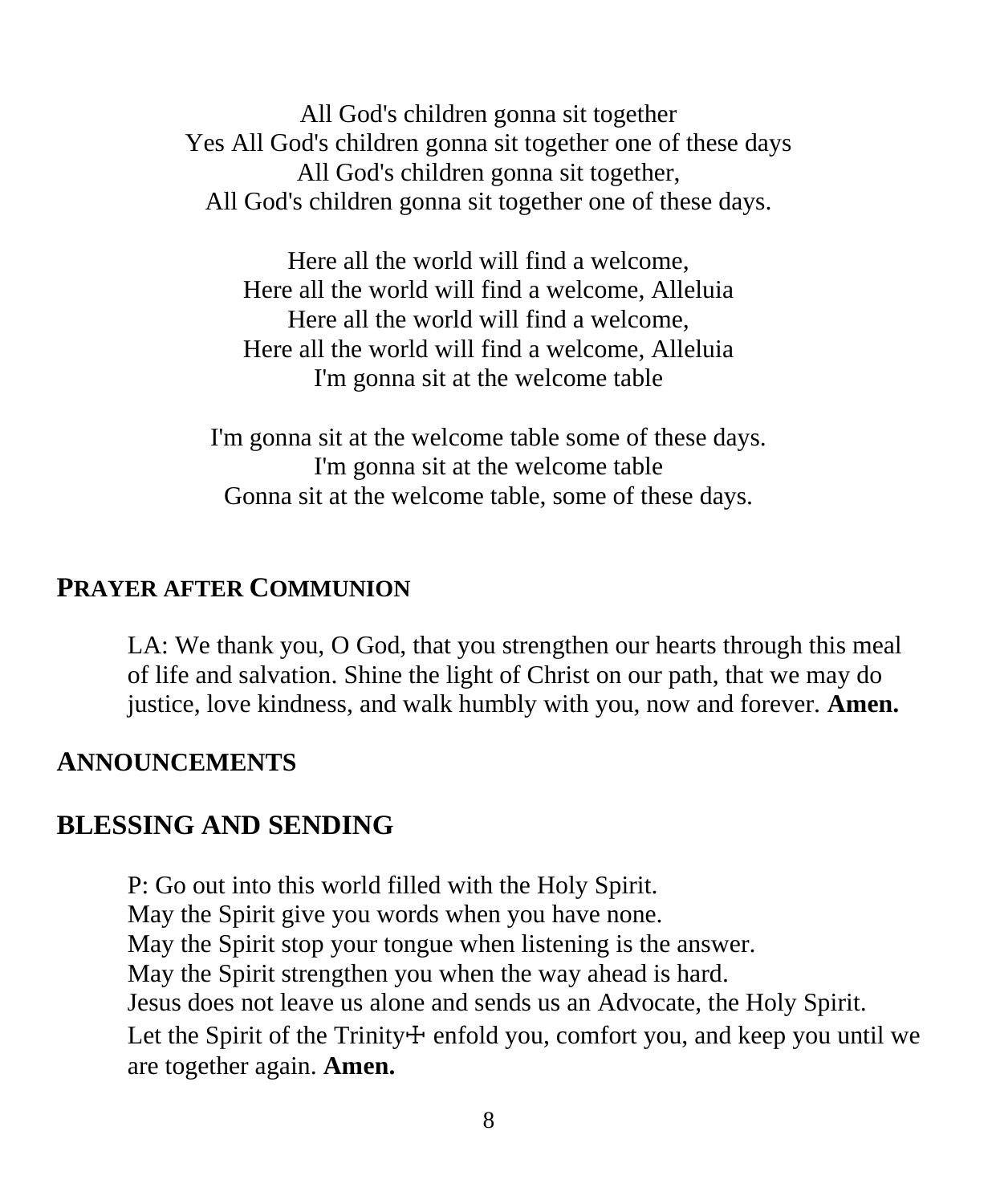**CLOSING SONG:** "Praise the One Who Breaks the Darkness" Red Book 843 **DISMISSAL**: Go in Peace. Filled with the Holy Spirit! **Thanks be to God.**

### **WORSHIP LEADERS:**

**PREACHER:** Rev. Dr. Lisa Bates-Froiland **LITURGICAL ASSISTANT:** Pastor Mike Skunes **DIRECTOR OF MUSIC:** Jeff Bray **READER:** Miriam Ofori **COMMUNION ASSISTANTS**: Kerry Moore, Lisa Miller **ALTAR SET UP**: Bill and Judy Standiford **USHERS**: Dorothy Zeidler and Bill Tomczak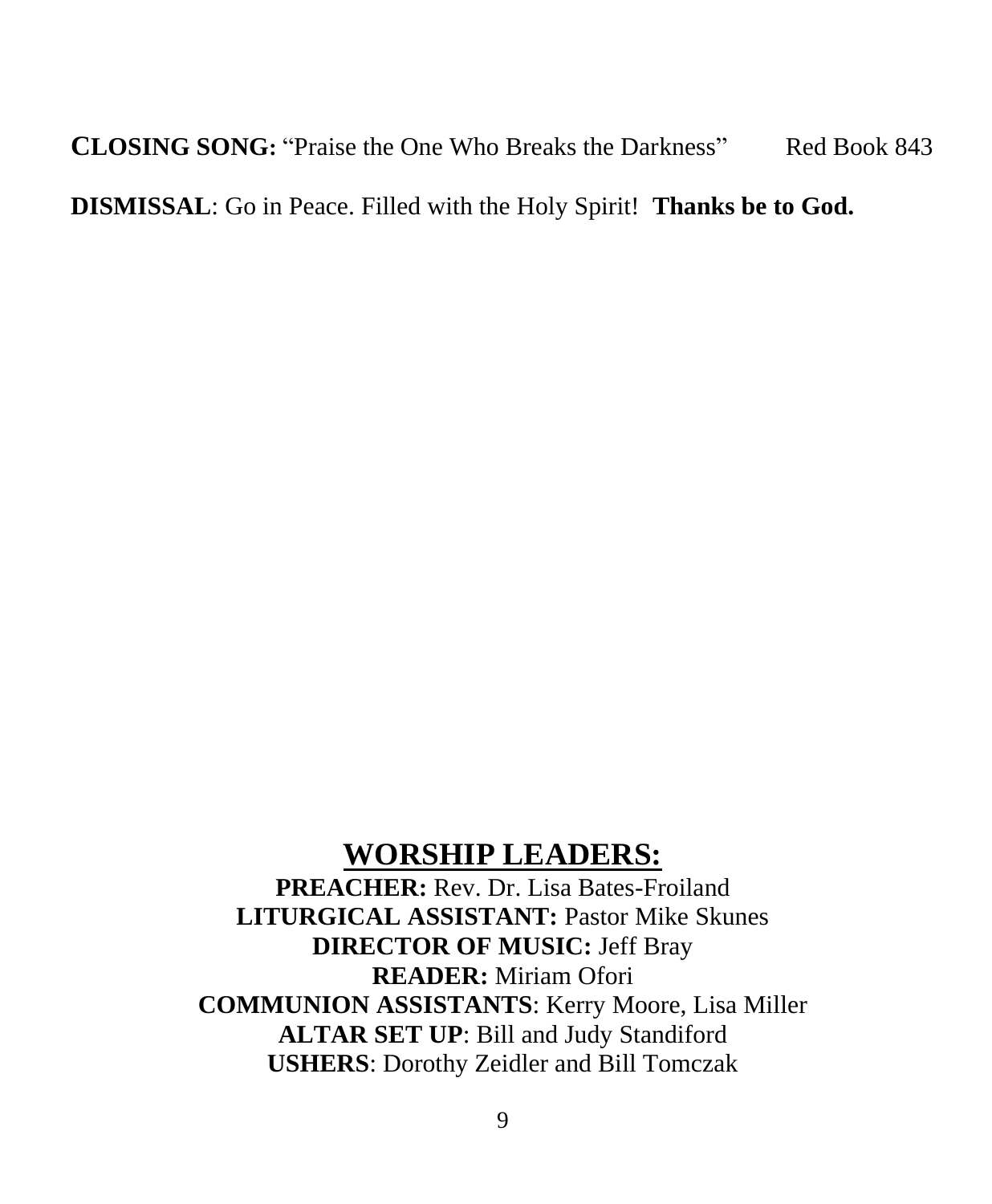## **ANNOUNCEMENTS**

### **SAVE THE DATE**

- **Neighborhood Mapping 3.0:** Meet at Redeemer Fridays at 10:00am to walk and get to know the neighborhood we serve!
- **Redeemer Summer Gatherings Schedule:**

**REDEEMER LUTHERAN CHURCH** Come chat with Redeemer staff, council, and campaign team members at a beer garden near you! **SUMMERGATHERINGS JUNE 22ND, 2022 | 5:00 PM Grant Park | 100 E Hawthorne Ave, South Milwaukee, WI JUNE 29TH, 2022 | 5:00 PM** Whitnall Park | 5879 S 92nd St, Franklin, WI **JULY 6TH, 2022 | 5:00 PM** Hoytt Park | 1800 N Swan Blvd, Wauwatosa, WI **JULY 13TH, 2022 | 5:00 PM** McCarty Park | 8214 W Cleveland Ave, West Allis, WI **JULY 20TH, 2022 | 5:00 PM** Lake Park | 2975 N Lake Park Rd, Milwaukee, WI **JULY 29TH, 2022 | 4:00 PM** The Vine Humboldt Park | 3000 Howell Ave, Milwaukee, **WI AUGUST 3RD, 2022 | 5:00 PM** Greenfield Park | 2028 S 124th St, West Allis, WI AUGUST 10TH, 2022 | 5:00 PM South Shore Park | 2900 S Shore Dr, Milwaukee, WI **AUGUST 17TH, 2022 | 5:00 PM** Estabrook Park | 4400 N. Estabrook Dr., Shorewood, WI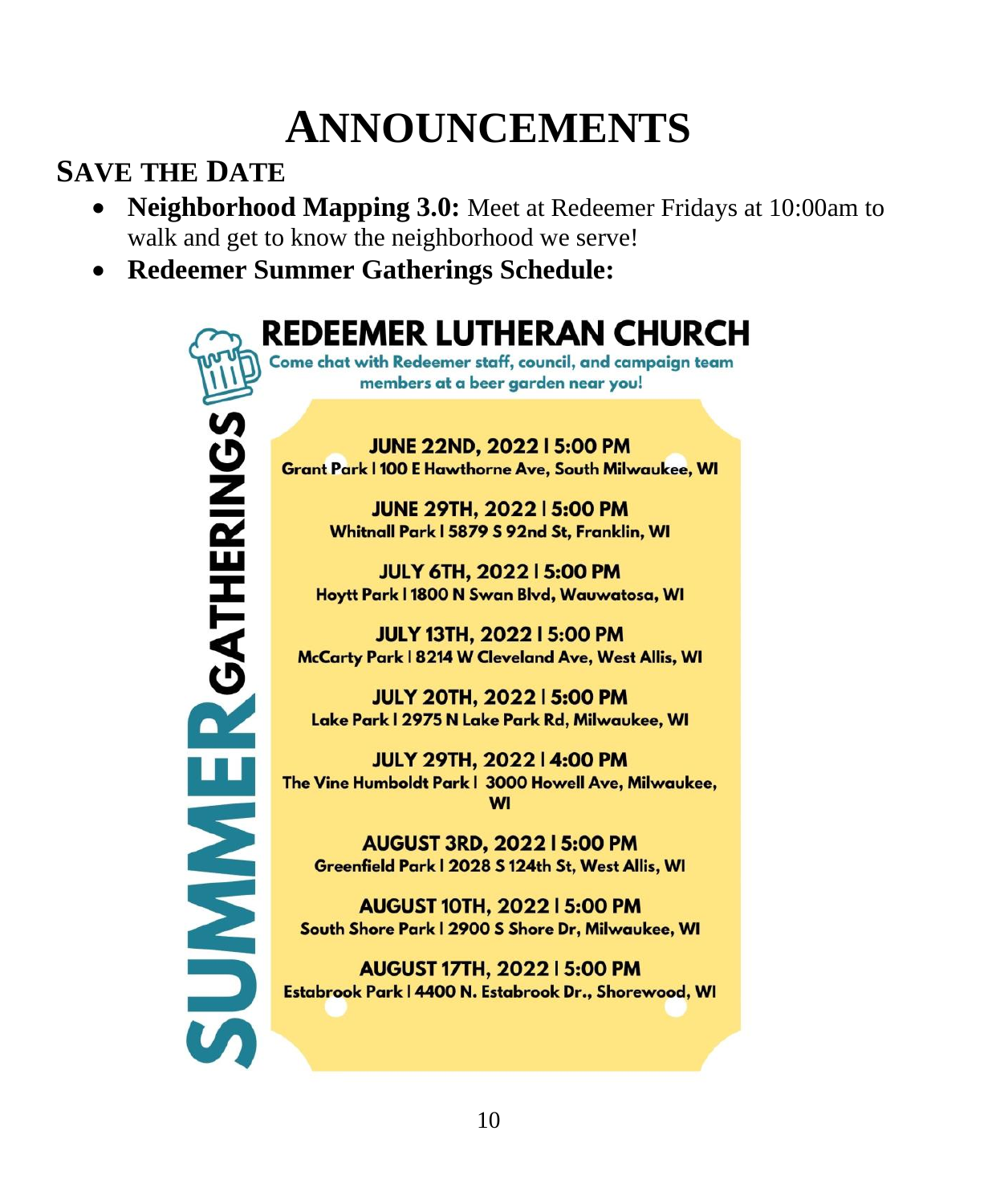### **SEEKING SUMMER MUSICIANS:**

● If you are interested in performing at a summer service, have suggestions for songs, have a couple of friends you'd like to sing a song with (with or without Jeff's help), please contact Jeff Bray at [music@redeemermilwaukee.org](mailto:music@redeemermilwaukee.org) or call/text at 414-731-0590.

### **FOOD PANTRY VOLUNTEERS NEEDED**

• Redeemer's Food Pantry is in need of volunteers for the rest of May. Shifts are from 10:30am-12:00pm or 12:00pm to 1:15pm. If you are interested in volunteering, please contact Joan Jacobs at [jacobsje49@gmail.com.](mailto:jacobsje49@gmail.com)

### **THE FOOD PANTRY IS SEEKING DONATIONS!**

- **Personal Hygiene Products:** The Food Pantry is in need of personal hygiene products (deodorant, soap, tooth brushes/paste, etc.). Donations can be dropped in the box in the Narthex or in the office.
- **Shopping Carts:** We are also seeking monetary donations to purchase shopping carts; each shopping cart costs \$50. If you'd like to donate a check or cash, please make sure to note that it is for "shopping carts."

### **REFUGEE RESETTLEMENT**

- There will be a meeting on Monday, June  $27<sup>th</sup>$  at 6:30pm in the lower lounge, contact Abby with any questions.
- If you are interested in helping with the refugee resettlement, Redeemer's group is being led by Abby Schumwinger. Her contact information is [abbyschumwinger@gmail.com](mailto:abbyschumwinger@gmail.com) or 414-217-4904.
- Inquiries re: co-sponsoring Afghan families can also be made directly to Lutheran Social Services at [church.relations@lsswis.org](mailto:church.relations@lsswis.org)**.**

### **MEAL TRAIN FOR MEREDITH SIPE-SUMNER**

• In November 2021 Meredith was diagnosed stage 3 breast cancer. While she recovers, she has asked our church, family and friends to help with meals. If you would like to sign up to send a meal, please go to the following link: [https://www.mealtrain.com/trains/6de54d.](https://www.mealtrain.com/trains/6de54d) Questions? Please email [megan.wesenberg222@gmail.com.](mailto:megan.wesenberg222@gmail.com)